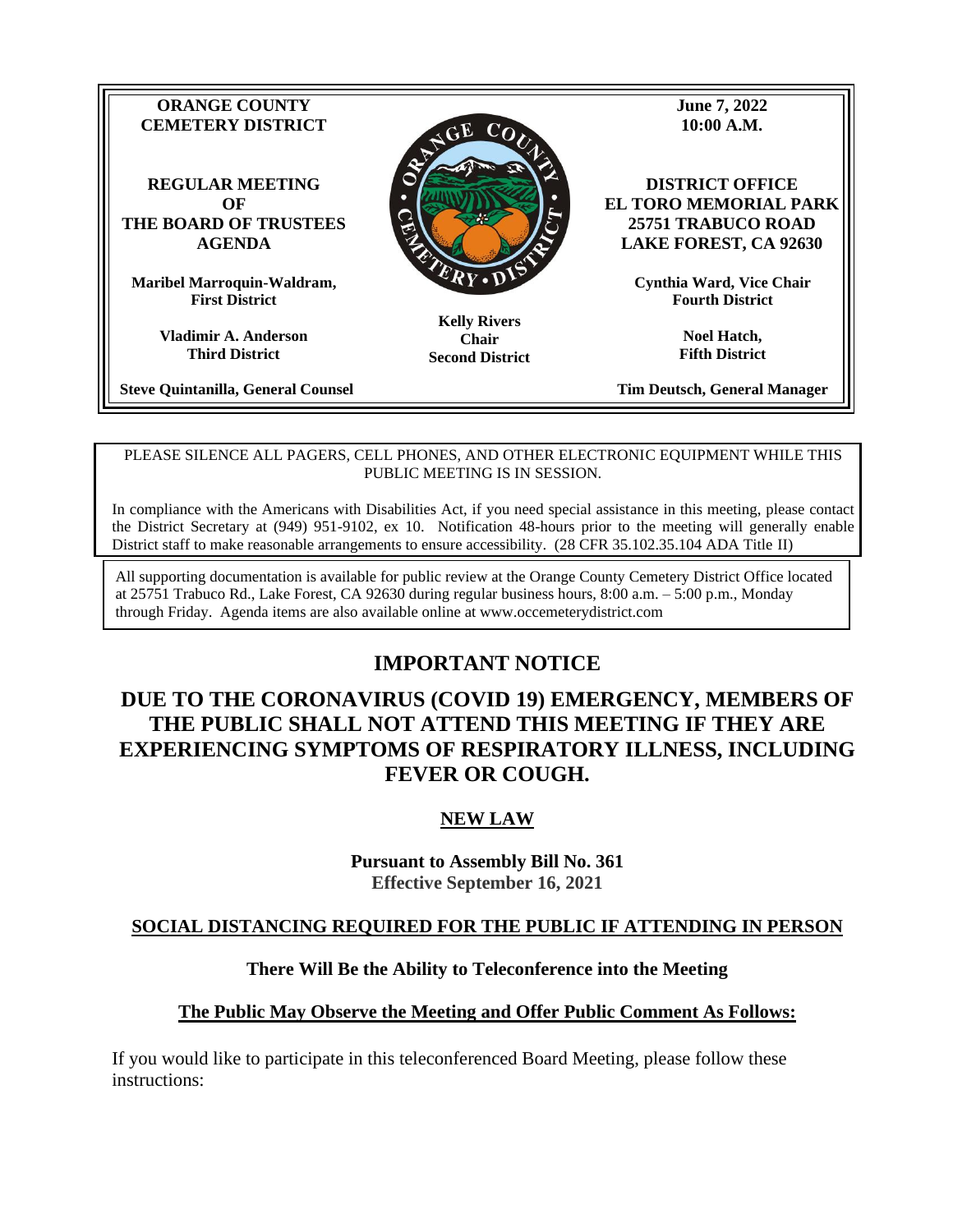**Access Zoom Meeting:** please click on the following link to join the Zoom Meeting.

<https://us02web.zoom.us/j/89040849453?pwd=dHREZXhsK29iZVRjY2ErMmplai9uZz09>

Or sign into Zoom.com and "Join a Meeting"

Enter Meeting ID: 890 4084 9453 Passcode: 783936

- If Zoom is not already installed on your computer, click "Download & Run Zoom" on the launch page and press "Run" when prompted by your browser. If Zoom has previously been installed on your computer, please allow a few moments for the application to launch automatically.
- Select "Join Audio via Computer."
- The virtual conference room will open. If you receive a message reading, "Please wait for the host to start this meeting," simply remain in the room until the meeting begins.
- During Public Comments, use the "raise hand" function located in the participant's window and wait for a staff member to announce your name and unmute your line when it is your turn to speak. Comments are limited to three minutes or as otherwise directed.

# **To participate via telephone: Call (669) 900-9128.**

Enter Meeting ID: 890 4084 9453 Passcode: 783936

During Public Comments, press \*9 to add yourself to the queue and wait for a staff person to announce your name or phone number and press \*6 to unmute your line when it is your turn to speak. Comments are limited to three minutes or as otherwise directed.

Please know that it is important for the Orange County Cemetery District to allow public participation at this meeting. If you are unable to participate via the processes just described, please contact the Board Secretary at (949) 951-9102 or at [m.funk@orccd.com](mailto:m.funk@orccd.com) and staff will attempt to accommodate you.

## **TELECONFERENCE**

#### **AGENDA**

- **I. CALL TO ORDER – Chair Kelly Rivers**
- **II. PLEDGE OF ALLEGIANCE – Chair Kelly Rivers**
- **III. ROLL CALL – Secretary**
- **IV. PUBLIC COMMENTS**

**MEMBERS OF THE PUBLIC WILL BE ABLE TO LISTEN TO THE TELECONFERENCED REGULAR BOARD MEETING AND SUBMIT PUBLIC COMMENTS VIA TELEPHONE AT THE DISTRICT'S OFFICE.**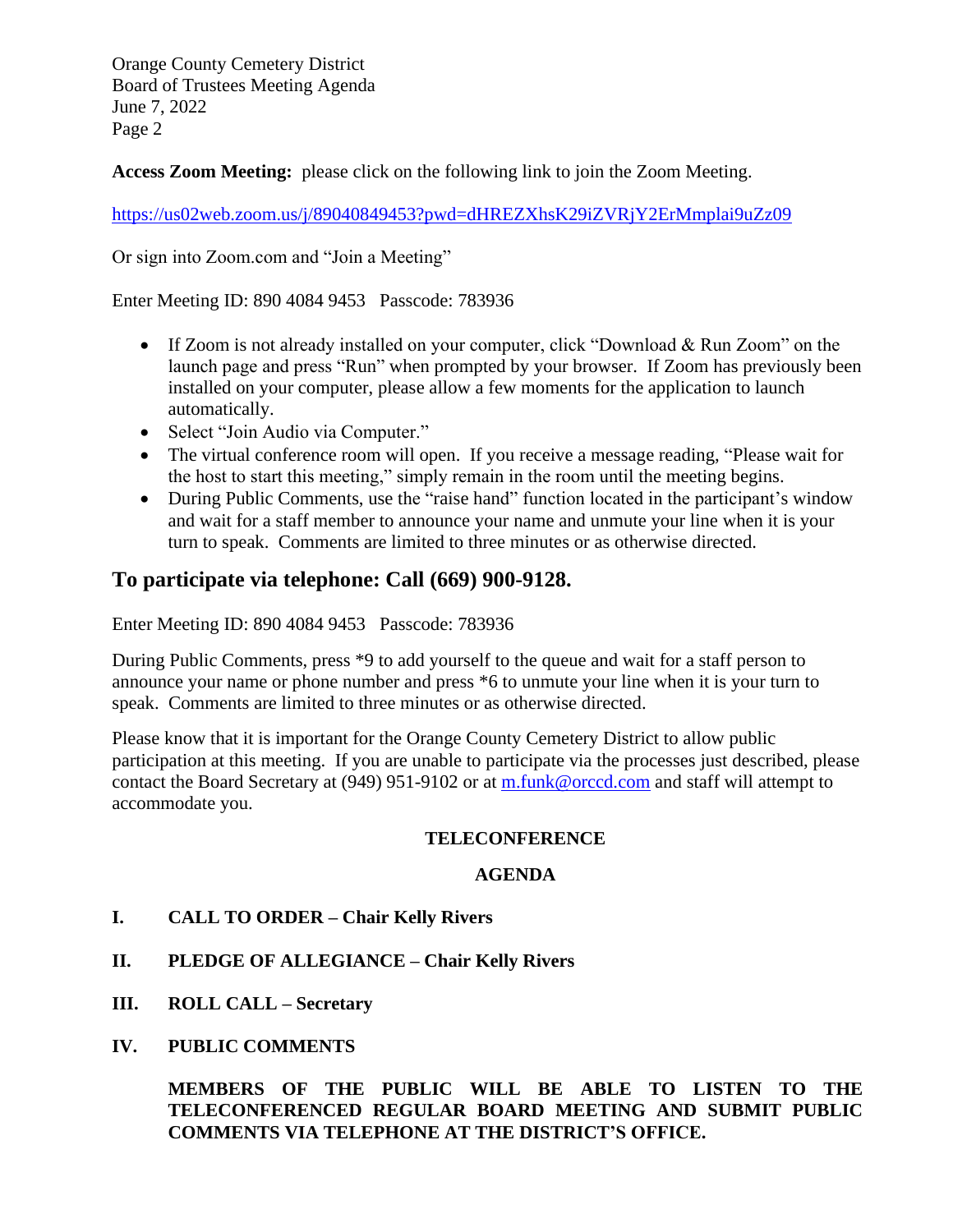> The Orange County Cemetery District Board of Trustees encourages interested members of the public to address the Board on any matter or issue that is within the subject matter jurisdiction of the District. At this time, members of the public are invited to address the Board concerning any items on the Agenda, or on any other matters that are not on the Agenda but are within the subject matter jurisdiction of the District. If you discuss a matter that is not listed on the Agenda, state law prohibits the Board from discussing or taking any action on such matter during this meeting. No discussion or action will be taken on any items that are not on the Agenda.

## **V. CONSENT [CALENDAR](http://occemeterydistrict.com/images/occd2/agendas/2022%20Agendas/060722RegBrdMtg/Consent%20Calendar%20Memo.pdf)**

All matters on the Consent Calendar are considered routine and may all be approved by one motion. Any member of the Board of Trustees or the public may request an item be removed from the Consent Calendar for discussion or separate action. Unless otherwise specified in the request to remove an item from the Consent Calendar, all items shall be considered immediately following action on the remaining items on the Consent Calendar.

## **A. Approval [of Minutes –](http://occemeterydistrict.com/images/occd2/agendas/2022%20Agendas/060722RegBrdMtg/5-3-22%20Meeting%20Minutes.pdf) Regular Meeting**

R*ecommendation:* Staff recommends that the Board approve the minutes of the teleconferenced Regular Board Meeting of May 3, 2022.

## **B. Approval of Minutes – [Adjourned Regular](http://occemeterydistrict.com/images/occd2/agendas/2022%20Agendas/060722RegBrdMtg/5-17-22%20Meeting%20Minutes.pdf) Meeting**

R*ecommendation:* Staff recommends that the Board approve the minutes of the teleconferenced Adjourned Regular Board Meeting of May 17, 2022.

## **C. Approval [of Check Registers –](http://occemeterydistrict.com/images/occd2/agendas/2022%20Agendas/060722RegBrdMtg/June%202022%20Check%20Register.pdf) June 2022**

*Recommendation:* Staff recommends that the Board approve check registers #177, #178, #179, #180, #181, #182, #183, #184, #185, #186, #187, #188, #189, #190, #191, and #192.

## **D. [District Overhead Rate](http://occemeterydistrict.com/images/occd2/agendas/2022%20Agendas/060722RegBrdMtg/District%20Overhead%20Rate.pdf)**

*Recommendation:* Staff and the Finance and Investment Committee recommend that the Board of the Orange County Cemetery District approve the District's Overhead Rate and adopt by Resolution No. 2022-\_\_\_\_.

## **E. [Gann Appropriations Limit Review](http://occemeterydistrict.com/images/occd2/agendas/2022%20Agendas/060722RegBrdMtg/Gann%20Appropriations%20Limit%20Review.pdf)**

*Recommendation:* Staff and the Finance and Investment Committee recommend that the Board adopt by Resolution, No. 2022-\_\_\_\_, a Resolution of the Orange County Cemetery District Board of Trustees adopting the Annual Maximum Appropriations Limitation for the Fiscal Year 2022-23.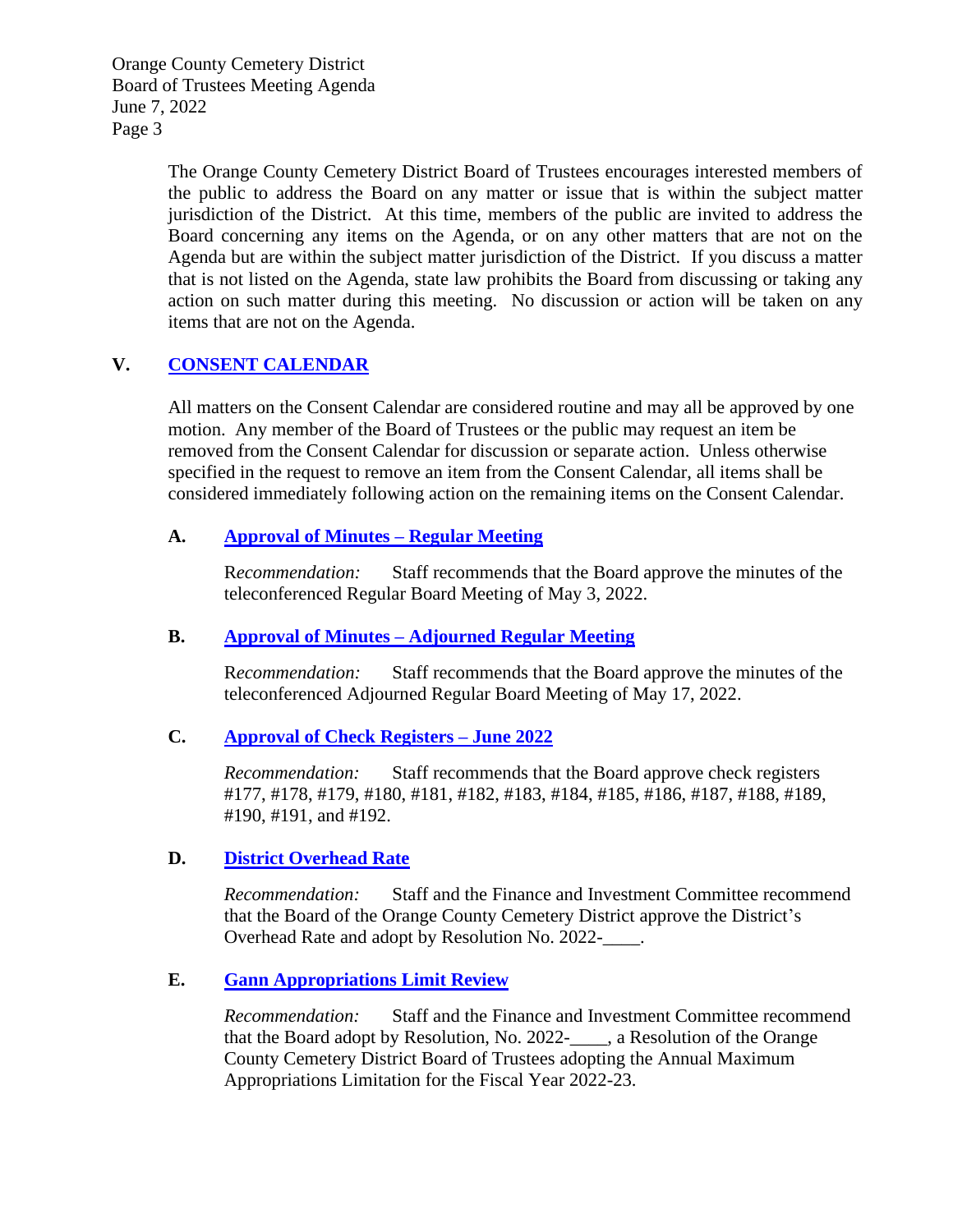## **VI. MANAGER'S REPORTS**

- **A. Interment [and Interment Space Sales](http://occemeterydistrict.com/images/occd2/agendas/2022%20Agendas/060722RegBrdMtg/Monthly%20Activity%20Report%20-%20April%202022.pdf) Reports - April 2022**
- **B. [Financial](http://occemeterydistrict.com/images/occd2/agendas/2022%20Agendas/060722RegBrdMtg/Financial%20Reports%20April%202022.pdf) Reports – April 2022**
- **C. [Investment Portfolio](http://occemeterydistrict.com/images/occd2/agendas/2022%20Agendas/060722RegBrdMtg/Investment%20Portfolio%20Changes%20-%20May%202022.pdf) Changes – May 2022**
- **D. [Capital Projects](http://occemeterydistrict.com/images/occd2/agendas/2022%20Agendas/060722RegBrdMtg/Capital%20Projects%20%26%20Fixed%20Asset%20Report.pdf) Update**

## **VII. GENERAL COUNSEL REPORT**

### **VIII. NEW BUSINESS**

## **A. [CSDA Board of Directors Seat B](http://occemeterydistrict.com/images/occd2/agendas/2022%20Agendas/060722RegBrdMtg/CSDA%20Directors%20Southern%20Network%20Seat%20B.pdf) - Southern Network Election 2022**

*Recommendation:* Staff recommends that the Board discuss and select a candidate for the CSDA Board of Directors 2023-2025.

## **B. [Construction and Installation of Flag Pole Proposal Approval](http://occemeterydistrict.com/images/occd2/agendas/2022%20Agendas/060722RegBrdMtg/Flag%20Pole%20Proposal%20Approval.pdf)**

*Recommendation:* Staff recommends that the Board approve the proposal to Finn Construction and Development in the amount of \$251,885.43 and authorize the General Manager to execute the requisite construction contract.

## **IX. COMMITTEE REPORTS – Finance & Investment Committee Meeting, May 25, 2022.**

## **A. Reserve Designations – [Fiscal Year 2021-22](http://occemeterydistrict.com/images/occd2/agendas/2022%20Agendas/060722RegBrdMtg/Reserve%20Designations%20FY%202021-22.pdf)**

*Recommendation:* Staff and the Finance & Investment Committee recommend that the Board:

- 1) Adopt Resolution No. 2022-\_\_\_, designating the amount of \$2,500,000 of Assigned Fund Balance – Cemetery Development as committed funds for the purpose of Cemetery Development, and;
- 2) Adopt Resolution No. 2022-\_\_\_\_, designating the final balance of Assigned Fund Balance – Cemetery Development, of which the exact amount is to be determined, as committed funds for the purpose of Cemetery Development.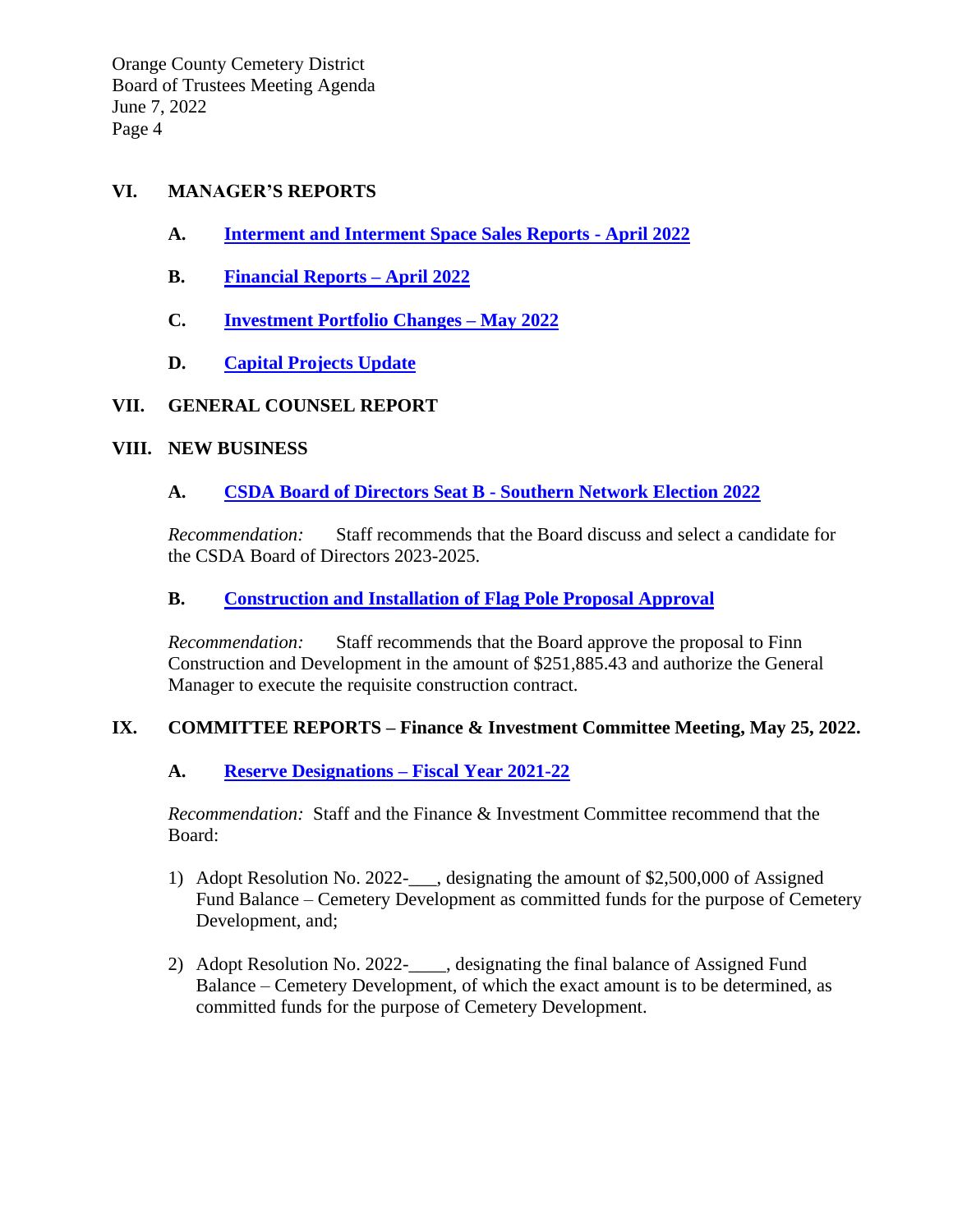## **B. [Investment Fund Transfers](http://occemeterydistrict.com/images/occd2/agendas/2022%20Agendas/060722RegBrdMtg/Investment%20Fund%20Transfers.pdf)**

*Recommendation:* Staff and the Finance & Investment Committee recommend that the Board authorize the General Manager to execute an On Demand Wire Transfer Form with the County of Orange Auditor Controllers Office to make the following transfers:

- 1) Transfer \$3,500,000 from the General Fund OCIP to the General Fund Cal Trust Medium Term Fund, and;
- 2) Transfer \$1,200,000 from the Pre-Need OCIP to the Pre-Need Cal Trust Medium Term Fund.

## **C. 2022-23 District Fee Review and Adoption by Resolution No. 2022-**

*Recommendation:* Staff and the Finance and Investment Committee recommend that the Board review and adopt by Resolution No. 2022-\_\_\_, the District Master Fee Schedule, to be effective July 7, 2022.

## **D. [2022-23 Fiscal Year Budget](http://occemeterydistrict.com/images/occd2/agendas/2022%20Agendas/060722RegBrdMtg/2022-23%20Fiscal%20Year%20Budget.pdf)**

*Recommendation:* Staff and the Finance and Investment Committee recommend that the Board adopt Resolution No. 2022- A Resolution of the Orange County Cemetery District Board of Trustees adopting the Budget for Fiscal Year 2022-23 and

#### **District Fund Budget Units**

754 General Fund.........................\$5,715,695 756 Endowment Income ........................\$215

## **E. [Independent Auditor Proposal Review and Approval of Five-Year Agreement](http://occemeterydistrict.com/images/occd2/agendas/2022%20Agendas/060722RegBrdMtg/Independent%20Auditor%20Proposal%20Review.pdf)**

*Recommendation:* Staff recommends that the Board approve a five-year agreement with Eide BGailly, LLP to conduct an independent audit of the District for the fiscal years ending June 30, 2022 through June 30, 2026, and authorize the General Manager to execute a Professional Services Agreement for the term of the contract.

## **X. CLOSED SESSION (Scheduled to begin at 11:15 a.m.)**

Conference with Labor Negotiators pursuant to Government Code Section 54957.6(a): District designated representative: Chief Negotiator Oliver Yee, General Counsel Steven B. Quintanilla.

Employee Organization: Groundskeeping Unit (Service Employees International Union Local 721 CTW-CLC).

## **XI. ITEMS FOR FUTURE AGENDAS**